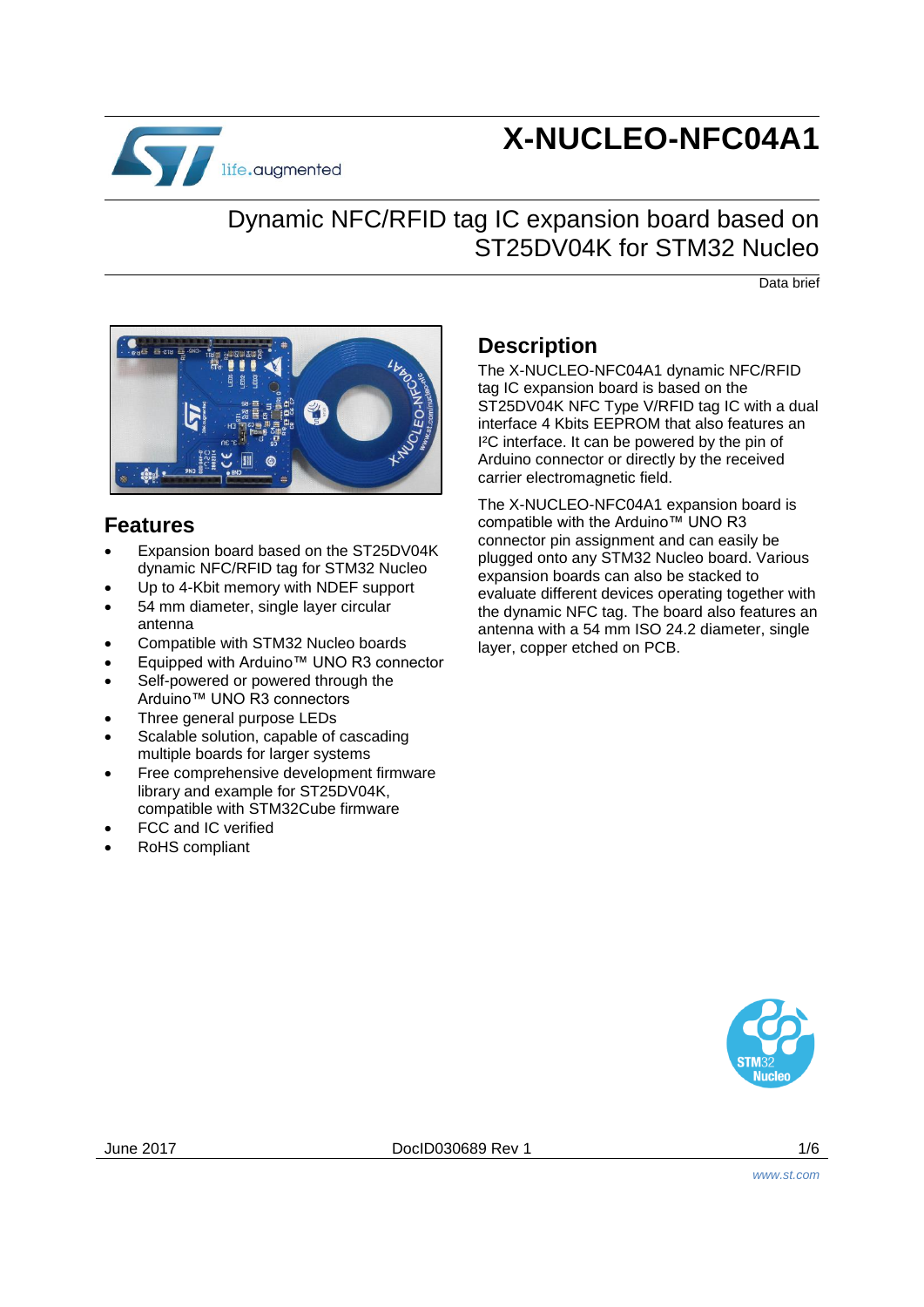### **Detailed description**

The X-NUCLEO-NFC04A1 is based on the ST25DV04K 4-Kbit Dynamic NFC/RFID tag NFC Forum type V with I²C interface, fast transfer mode and energy harvesting.



The ST25DV04K is an NFC Type V / RFID tag IC with a dual-interface 4-kBit electrically erasable programmable read-only memory (EEPROM) that also features an I²C interface. The EEPROM is organized in blocks of 512 bytes arranged in 4-byte pages in I²C mode and in 128 blocks of 4 bytes in RF mode. It can be powered either from an external power supply or directly by the received carrier electromagnetic field. The tag features an eventconfigurable interruption output and supports multi-interruption:

- Field Change
- RF Busy
- Mail Box filled
- E² Update
- RF user Interrupt
- RF User Set/Reset

The ST25DV04K also features an Energy Harvesting mode. When activated, the ST25DV04K delivers a voltage on the Vout analog pin. In case the RF field strength is insufficient or when Energy Harvesting mode is disabled, the Vout pin goes into high-Z state and Energy Harvesting mode is automatically stopped. The X-NUCLEO-NFC04A1 is compatible with the Arduino™ UNO R3 connector pin assignment, and interfaces with the STM32 microcontroller via the I<sup>2</sup>C pins.

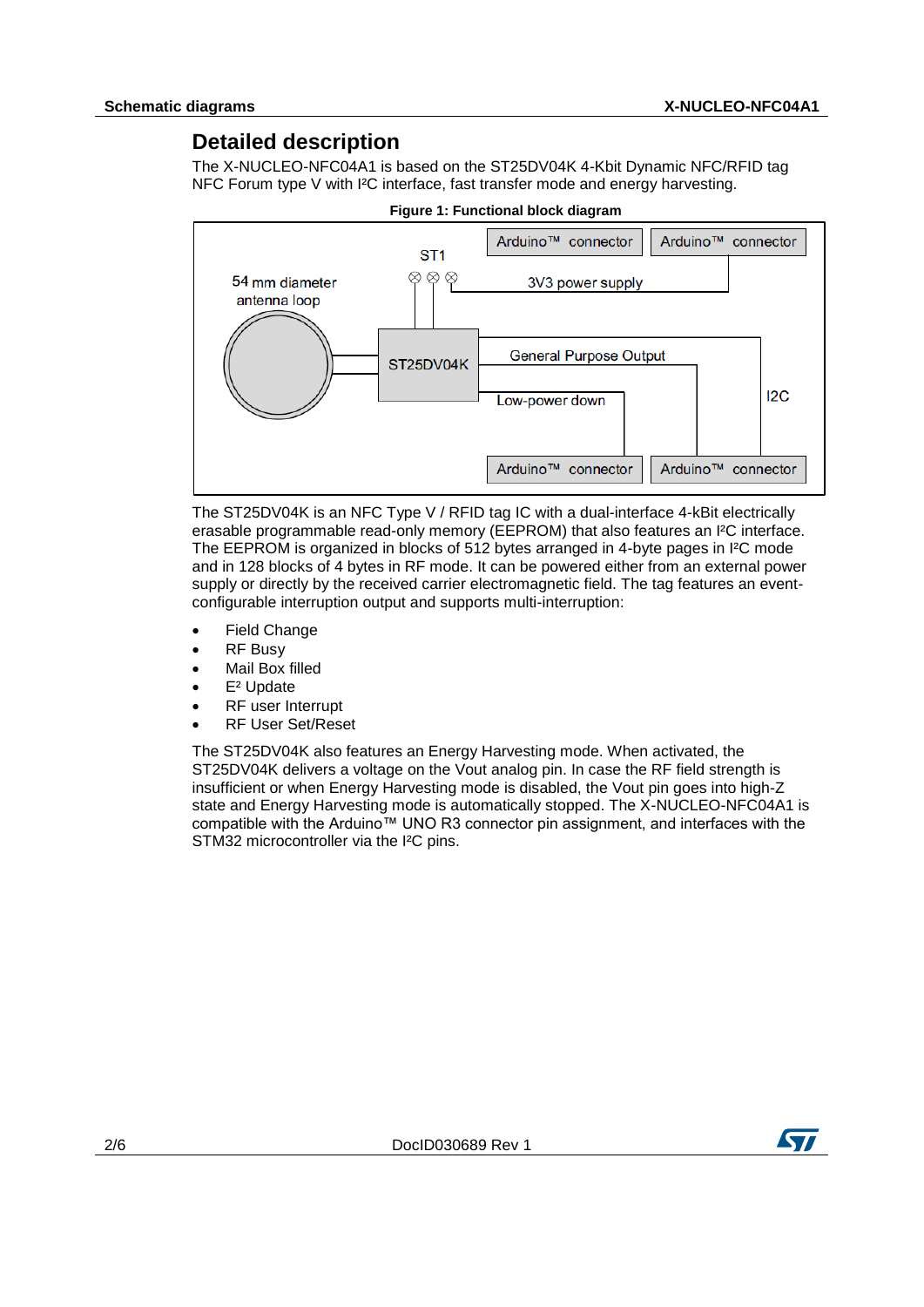# **1 Schematic diagrams**



**Figure 2: X-NUCLEO-NFC04A1 circuit schematic** 

ST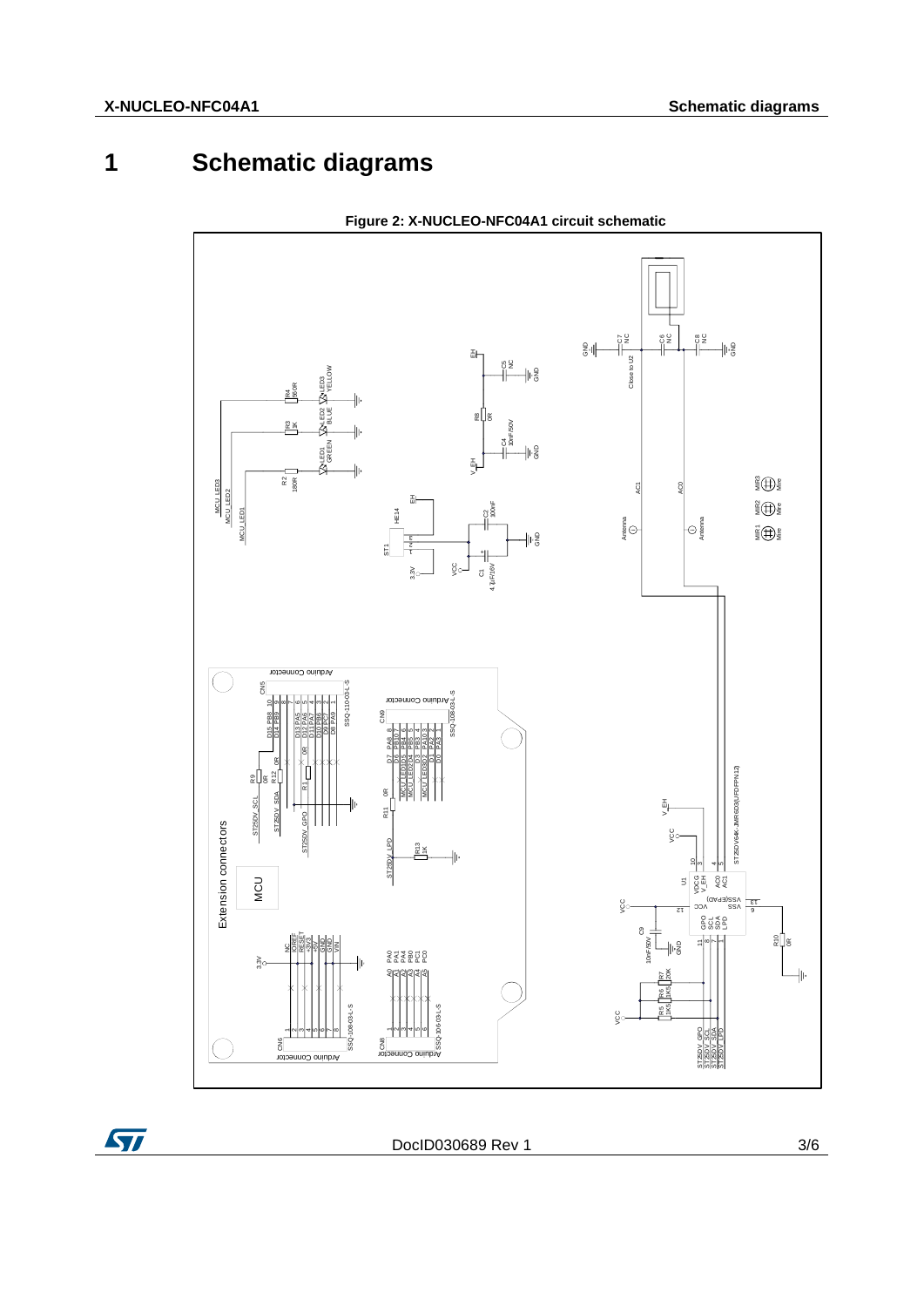# **2 Federal Communications Commission (FCC) and Industry Canada (IC) compliance statements**

### **2.1 FCC Compliance Statement**

#### **2.1.1 Part 15.19**

This device complies with Part 15 of the FCC Rules. Operation is subject to the following two conditions: (1) this device may not cause harmful interference, and (2) this device must accept any interference received, including interference that may cause undesired operation..

### **2.2 Part 15.105**

This equipment has been tested and found to comply with the limits for a Class B digital device, pursuant to part 15 of the FCC Rules. These limits are designed to provide reasonable protection against harmful interference in a residential installation. This equipment generates uses and can radiate radio frequency energy and, if not installed and used in accordance with the instructions, may cause harmful interference to radio communications. However, there is no guarantee that interference will not occur in a particular installation. If this equipment does cause harmful interference to radio or television reception, which can be determined by turning the equipment off and on, the user is encouraged to try to correct the interference's by one or more of the following measures:

- Reorient or relocate the receiving antenna.
- Increase the separation between the equipment and the receiver.
- Connect the equipment into an outlet on a circuit different from that to which the receiver is connected.
- Consult the dealer or an experienced radio/TV technician for help.

#### **2.2.1 Part 15.105**

Any changes or modifications to this equipment not expressly approved by STMicroelectronics may cause harmful interference and void the user's authority to operate this equipment.

# **2.3 Formal notices required by the Industry Canada ("IC")**

#### **2.3.1 Compliance statement**

This device complies with Industry Canada licence-exempt RSS standard(s). Operation is subject to the following two conditions: (1) this device may not cause interference, and (2) this device must accept any interference, including interference that may cause undesired operation.

#### **2.3.2 Declaration de conformité**

Le présent appareil est conforme aux CNR d'Industrie Canada applicables aux appareils radio exempts de licence. L'exploitation est autorisée aux deux conditions suivantes: (1) l'appareil ne doit pas produire de brouillage, et (2) l'utilisateur de l'appareil doit accepter tout brouillage radioélectrique subi, même si le brouillage est susceptible d'en compromettre le fonctionnement.

4/6 DocID030689 Rev 1

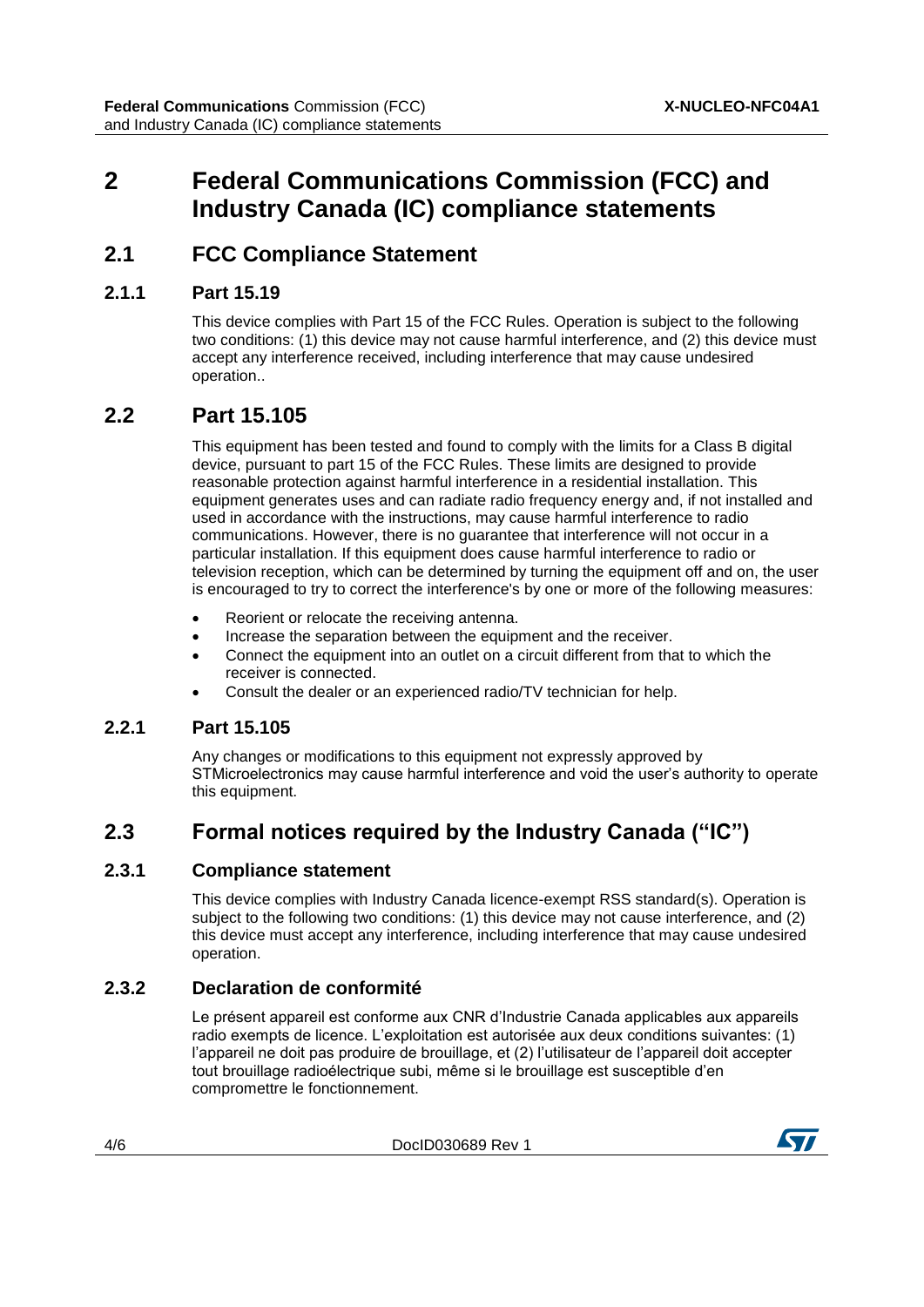# **3 Revision history**

| <b>Date</b> | Version | <b>Changes</b>   |
|-------------|---------|------------------|
| 22-Jun-2017 |         | Initial release. |